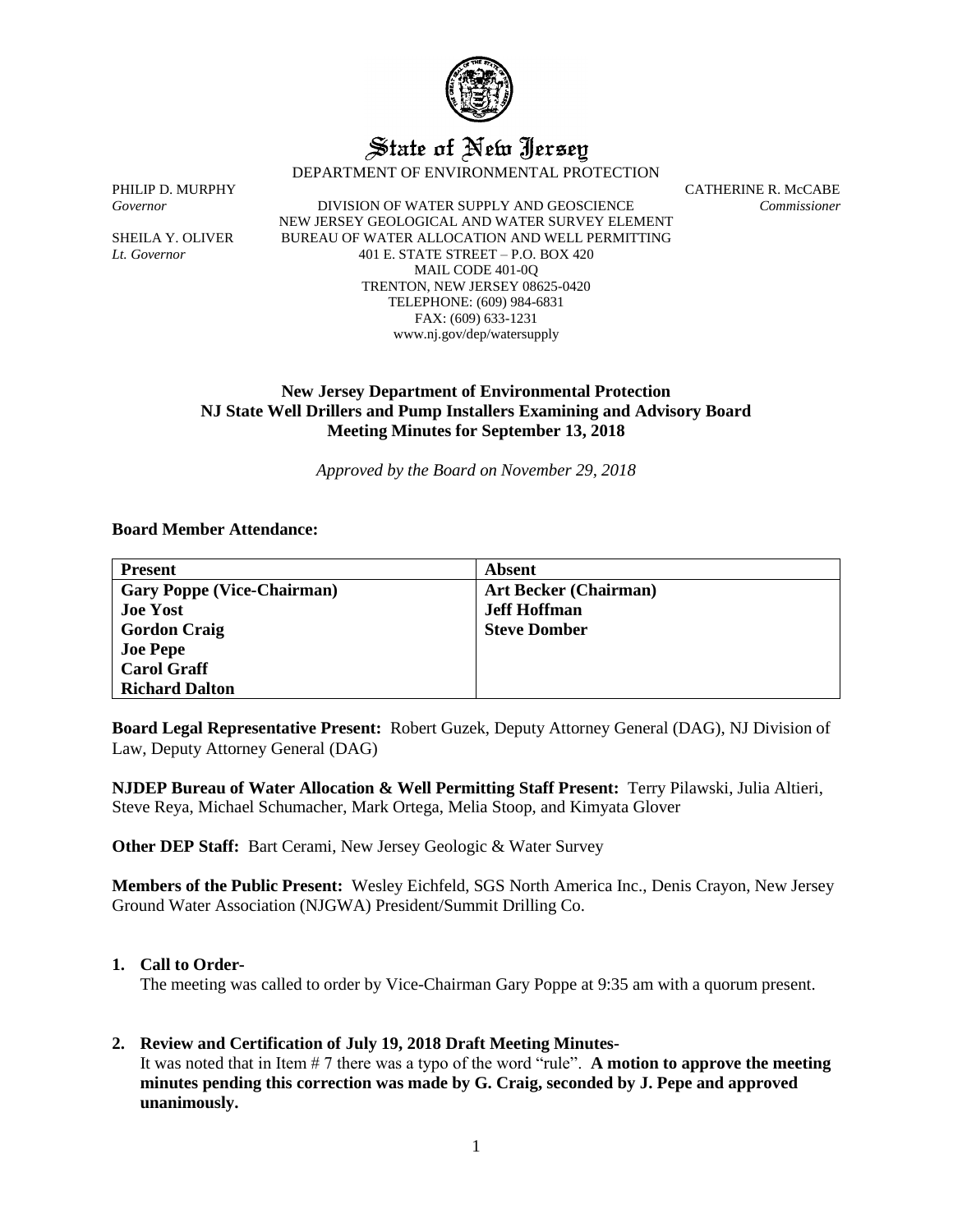#### **3. Review and Certification of August 16, 2018 Draft Conference Call Minutes-**

It was noted in Item # 3 that the word "seventh" should be "second". A formatting error was also pointed out in Item #4 (the first sentence should read "…inspector from the Department's Northern Water and Compliance Bureau who performed…" and the first two lines should not have been separated. **A motion to approve the conference call minutes pending these corrections was made by J. Yost, seconded by R. Dalton and approved unanimously.**

#### **4. Board Business and Correspondence-**

Remaining meetings and conference calls for 2018:

The Board's final remaining meeting for 2018 will be held at NJDEP Headquarters (401 E. State St. in Trenton) on November  $29<sup>th</sup>$  beginning at 9:30 am.

Board telephone conference calls will be held during the intervening months to establish a continuing education program in addition to approving qualified candidates for NJ driller or pump installer licenses. The calls will be held at 10:00 am on the following days:

#### **October 18 and December 20**

# **5. Board Meeting Schedule for 2019-**

The Board members were presented with a list of potential 2019 Board meeting dates. **After review of the proposed dates a motion was made by G. Craig to accept all the in-person meeting dates, seconded by J. Pepe and approved unanimously.** Board members selected the following dates on which to physically meet at NJDEP Headquarters in Trenton beginning at 9:30 am:

#### **January 17, March 21, May 16, July 18, September 19, November 21**

Board members were also presented with a list of potential 2019 Board conference call dates. After review of the proposed dates, the Board members accepted the dates listed below. **A motion was made by G. Craig to accept all the conference call dates, seconded by J. Yost and approved unanimously.**

Board members selected the following dates to hold telephone conference calls to begin at 10:00 am:

# **February 14, April 18, June 20, August 15, October 17, December 19**

# **6. Review and Certification of License Applicants-**

**Environmental Resource and Geotechnical** – **A motion to approve three (3) license applicants was made by J. Yost, seconded by J. Pepe and approved unanimously. The following individuals were approved for licensure by the Board: Garrett Stiers, Matthew Freck and Brian McGuire.**

S. Reya noted that these three (3) license applicants are the first to be accepted that went through the entire new licensing process that is administered by a third party from start to finish. Board members expressed concern with the lack of applicants applying for licenses and asked NJDEP staff to work with the National Ground Water Association (NGWA) to start obtaining pass/fail rates for the New Jersey Regulatory Exams, so they could see if there are any trends that are occurring. S. Reya explained to the Board members that there were more applicants under the old rule because applicants applied to take the exam, but applicants under the new rule are only applying once the individual has met all requirements and have taken all the necessary exams. Therefore, the Department only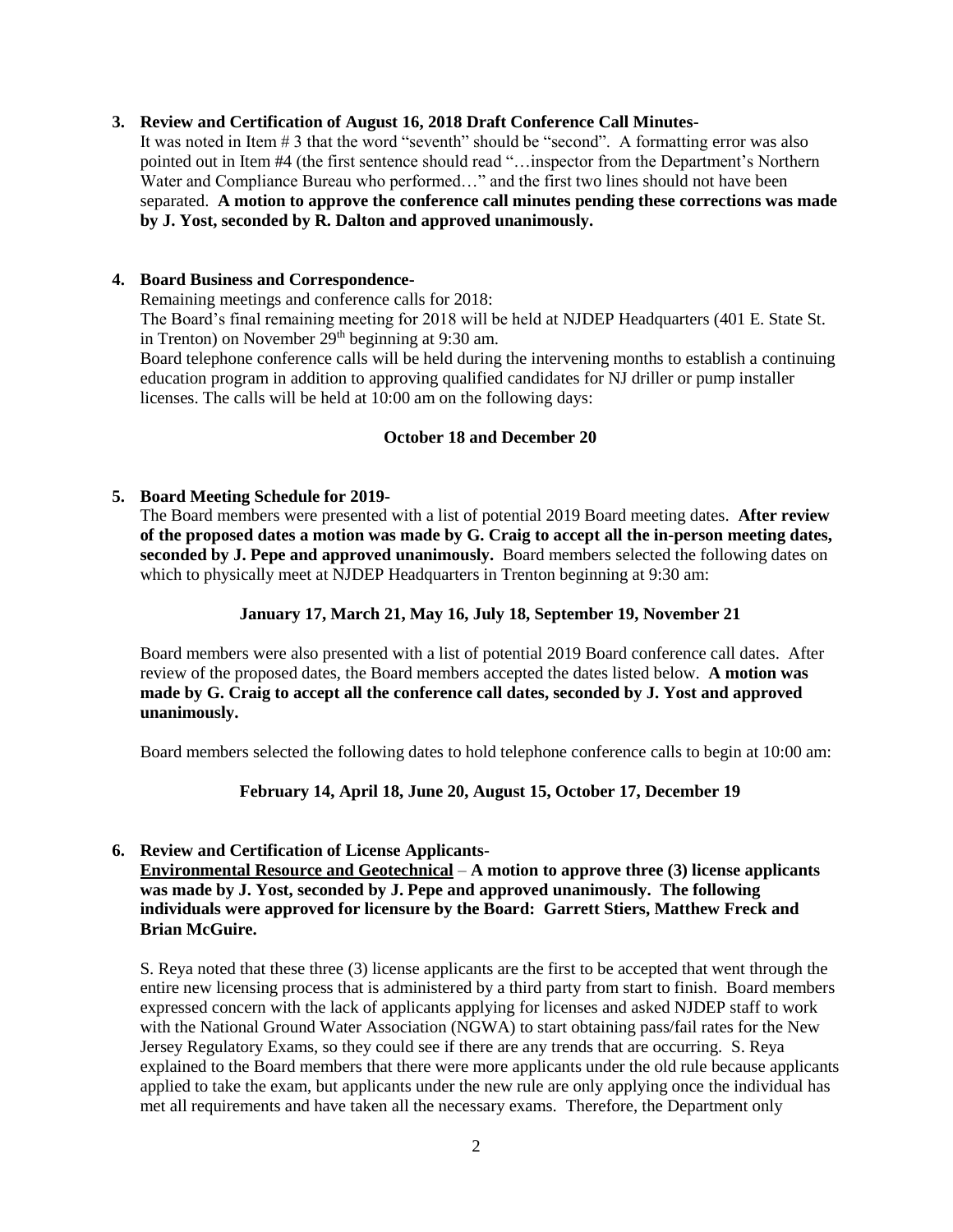receives an application for those who have passed the exams. In the prior testing structure applicants often submitted applications multiple times for review and certification, as few passed the exam on the first attempt. NJDEP staff agreed to work with NGWA to see if this information could be obtained.

G. Craig followed up by asking about the status of the courses that the NJDEP was going to offer to currently licensed Soil Borers and Journeyman (Class B) well drillers. S. Reya said that it is still the intention of the Department to offer these courses which will upgrade a Soil Borer license to an Environmental Resource and Geotechnical well driller license and a Journeyman (Class B) license to a full Journeyman license. T. Pilawski stated that after the NJDEP staff clears out some existing projects, such as getting the continuing education program setup, that the classes will be developed and scheduled. G. Craig asked if NJDEP staff could send out email notifications to all well drillers once these classes are organized, rather than sending them out to the individual well drillers who qualify for the upgrade.

#### **7. Continuing Education Program Development-**

C. Graff and J. Pepe provided a summary of what was discussed during the continuing education subcommittee meeting which occurred on August 17, 2018. Topics discussed during the meeting included the definition of a continuing education point (CEP), breakdown of CEP categories/point allocations, and course provider application. C. Graff explained that the subcommittee thought that it would be best to make one (1) CEP equal one (1) hour of training/course study and that the minimum allowable CEP would be .5.

The subcommittee, which was comprised of C. Graff, A. Becker, J. Pepe and J. Yost, had questions regarding CEP documentation and management of the CEP's. S. Reya described the tentative process to the Board members. He explained that the CEP manager would receive all of the attendance documentation from the approved course providers. The CEP manager would then provide the Bureau a list of all licensed individuals' CEPs which they accumulated during the given licensing cycle. He further stated that the Bureau's intention is to make the CEP totals available either via the Department's website report tool, Dataminer, or directly on the Division's Licensing and Exams webpage. CEPs would be searchable via license number rather than by name, for confidentiality purposes.

Board members provided recommendation that course providers, as a part of the Board approval process, should be required to document attendance but also provide a certificate of course completion the day it is given. J. Yost stated that courses he has taken in the past for other licenses have had this process. He believed it is essential that the licensees are given such documentation as mistakes and omissions may be made. If there is a discrepancy with a license holders CEP point total he or she would have a certificate to prove the course was attended and be sure that credit is awarded for all courses taken.

The discussion moved on to the length of time that a course provider has under the current rule to submit their course completion documentation to the CEP manager. The rule as written states that the course provider will submit documentation related to the course and certification of attendance no later than the end of the continuing education period (*N.J.A.C. 7:9D-1.9 (g) 3*). The subcommittee recommended that the course completion document be submitted to the CEP manager no later than 45 days from the date that the course was administered or by the end of the continuing education cycle, whichever comes first. S. Reya suggested making the 45-day recommendation a part of the approval letter that is sent to the course provider upon approval of the course. T. Pilawski later stated that she was going to have this included in the list of potential rule revisions.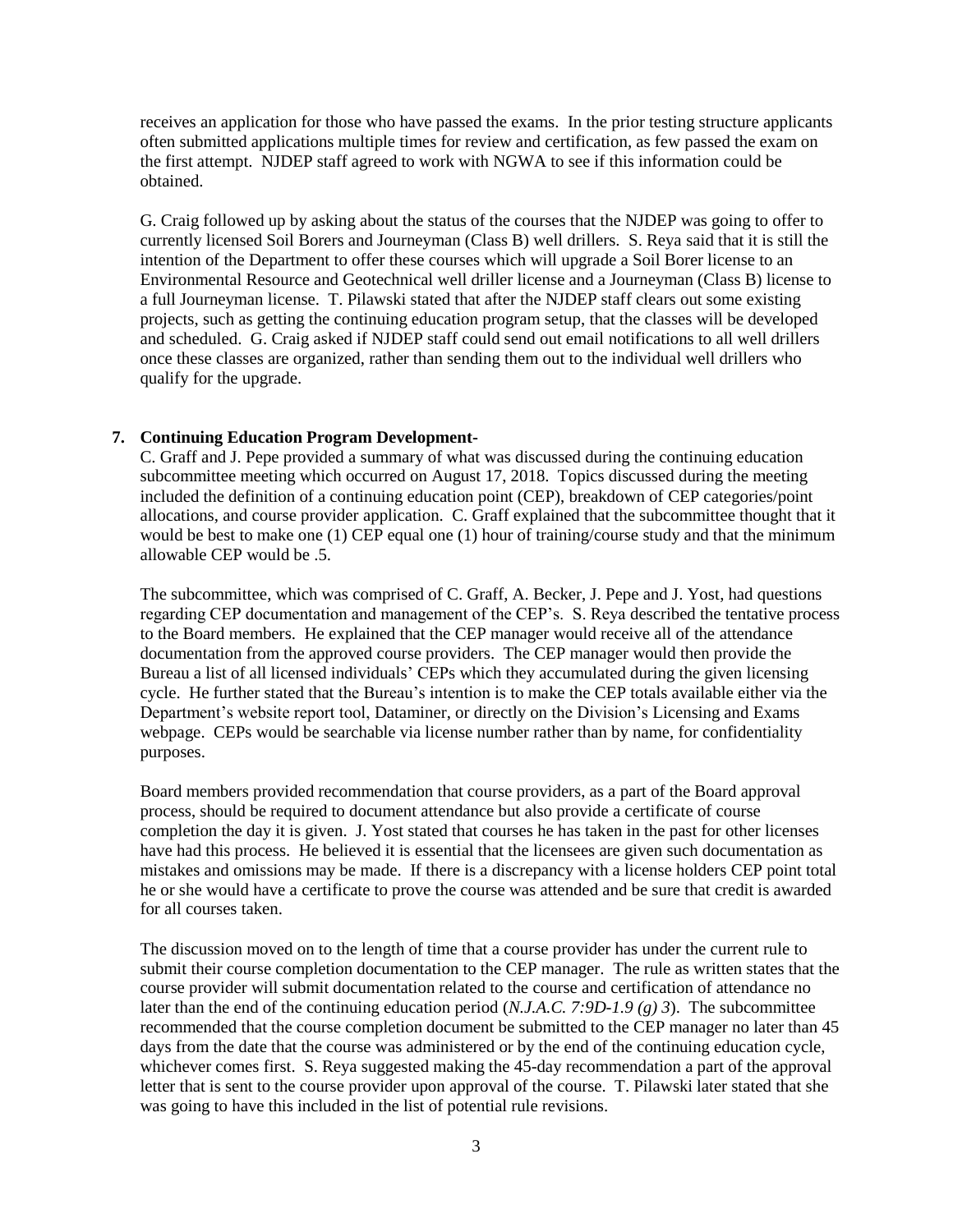Members of the subcommittee further summarized the conversations that were held regarding CEP categories. Subcommittee members stated that they believed that there should be two categories for CEP's: technical and safety. During the subcommittee meeting, it was proposed that a licensed individual should obtain a minimum of four (4) and a maximum of eight (8) CEP's in the safety category. This would prevent a licensed individual from obtaining all of their credits in a licensing cycle by using OSHA refresher courses. The Board members and NJDEP staff discussed whether the OSHA refresher classes or the 40-hour HAZWOPER course should be permitted for CEPs or not. It was suggested that putting a limitation on points for these specific courses would encourage licensed individuals to take other more specialized safety courses, such as lockout/tagout procedures. T. Pilawski suggested splitting courses up into both categories during the review of the course. However, M. Schumacher recommended keeping the process as simple as possible for ease of tracking and reducing confusion within the regulated community. Bureau staff asked the Board for some flexibility with approving courses in the technical category. S. Reya asked if courses regarding bookkeeping, GIS, or other miscellaneous industry-related courses, which were not necessarily technical, would be counted as technical. The Board and Bureau staff discussed whether "technical" should be changed to "technical/industry", to allow for other classes within the scope of the industry to be accepted.

The subcommittee proposed that attending groundwater-related expositions/conventions/all-day meetings, such as NGWA's Groundwater Week, should count for one (1) CEP per day attended. It was also recommended that attending a quarterly New Jersey Ground Water Association (NJGWA) meeting would earn a licensed individual one (1) CEP. It was clarified to Bureau staff that these points would be awarded for attending the seminar/meeting and not taking any courses. If an approved course is also offered at the seminar/meeting, the approved point(s) would be awarded in addition what is awarded for attending the event itself.

The Board, at the subcommittee's recommendation, suggested that NJDEP staff create a standardized attendance sheet which will be submitted to the course providers once their course has been accepted. This would allow for consistency between NJDEP and the CEP manager for tracking and documentation.

The Board members made motions on the items that were discussed:

**Motion: G. Craig made a motion to recommend that one (1) CEP equals one (1) hour of training and that the minimum recordable CEP allowed would be .5 CEP's. R. Dalton seconded the motion and it was approved unanimously.**

**Motion: G. Craig made a motion that the Board recommends that as a component of course approval, providers be strongly encouraged to submit all necessary course completion documentation to the CEP manager 45 days from the date on which the course is given so licensees are awarded credit for course completion prior to the continuing education deadline. J. Pepe seconded the motion and it was approved unanimously.**

The Board and NJDEP staff discussed the structing of point totals. M. Schumacher suggested leaving both the technical and safety categories open, with no maximum totals. He recommended that rather than setting a minimum of four (4) and a maximum of eight (8) points in the safety category that the Board should consider setting only minimums for each category. There were further discussions about what to set the minimums to, but ultimately it was agreed upon that licensed individuals should have a minimum of 10 CEP's in the technical/industry category and a minimum of four (4) CEP's in the safety category.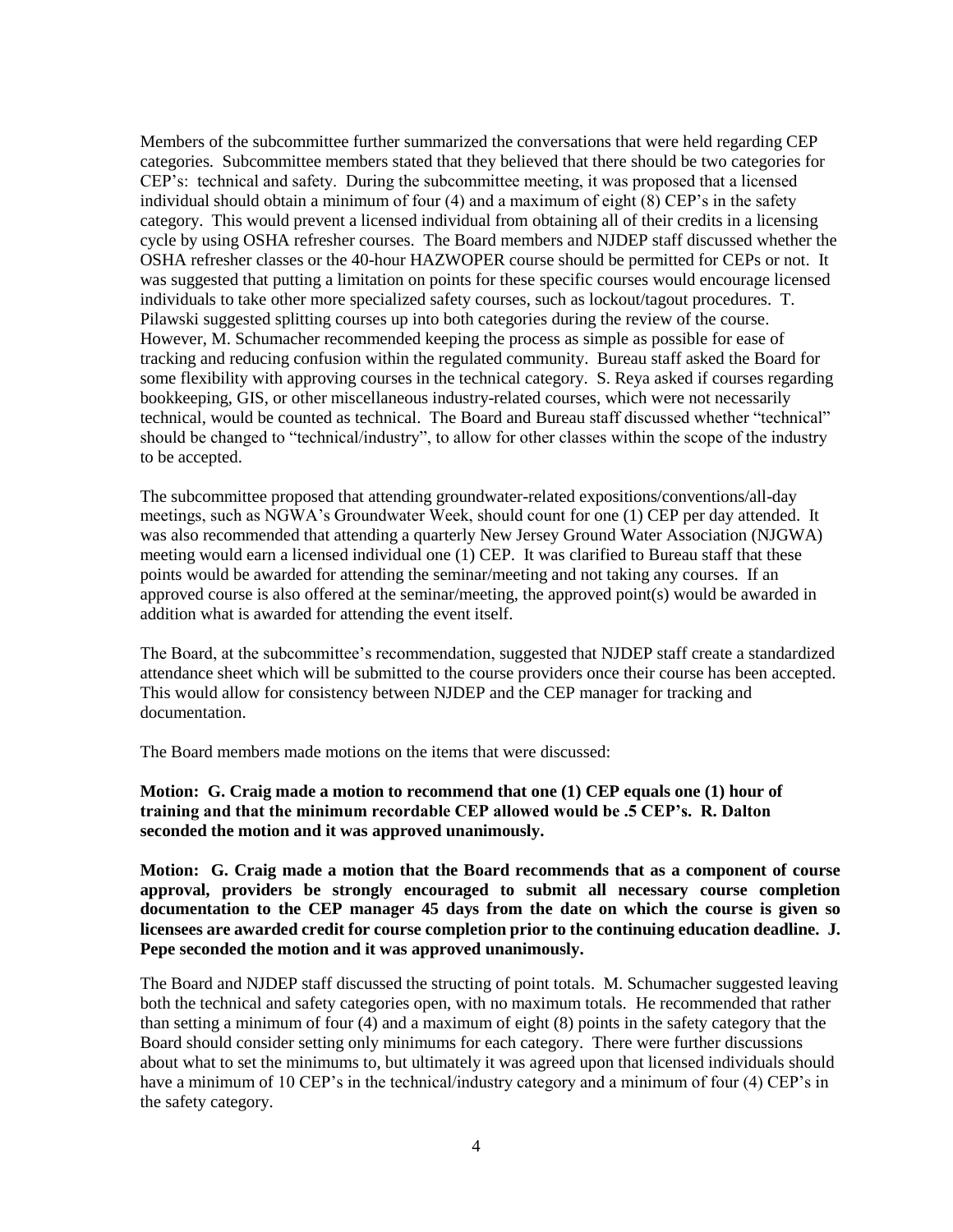#### **Motion: G. Craig made a motion to recommend that a licensed individual should take a minimum of 10 technical/industry CEP's and a minimum of four (4) safety CEP's. J. Pepe seconded the motion and it was approved unanimously.**

A brief discussion was held regarding the "Application for Approval of Continuing Education Points" document, which was created by M. Ortega and S. Reya. S. Reya and stated that R. Guzek had given him some recommended changes during the last meeting, which were reflected on the copy presented to the Board. R. Guzek, during the meeting, had also proposed a few other changes to the language on the draft document. The subcommittee had also recommended during their meeting to include the CEP/training hour conversion and recommendation for the course provider to submit course completion documentation to the CEP manager within 45 days on this document.

**Motion: G. Craig made a motion to accept the "Application for Approval of Continuing Education Points" document after making the changes that R. Guzek had suggested. R. Dalton seconded the motion and it was approved unanimously.**

#### **8. Potential Rule/Statue Changes-**

In the previous meeting, Chairman A. Becker asked the Board members to think of ways to handle the language in the Subsurface and Percolating Waters Act (N.J.S.A. 58:4A) regarding the master well driller supervisory requirement. The law states that a master well driller is required when more than three (3) other well drillers are hired within the company. T. Pilawski explained to the Board that when the Department's administration questioned if there were any statutory changes that need to be made, she identified this issue. T. Pilawski continued by stating that it is unlikely that any changes to the statute will come from her recommendation and that this is the furthest that NJDEP could pursue this. She informed the Board that either the NJGWA or the Board itself would need to lobby to have a change made.

S. Reya brought up the recently identified potential problem with the well rule regarding licensed individuals whom do not meet the continuing education requirement by the April  $1<sup>st</sup>$  deadline. He added that T. Pilawski requested that Mark Miller of Water Allocation work with Well Permitting staff to draft language to attempt to fix the current rule language. J. Yost asked for clarification about what was discussed at the previous meeting. M. Ortega and S. Reya explained that at the last inperson meeting the Board decided that it would be impactful for a licensed individual to lose their license for six months or more if they do not meet the continuing education requirement by the deadline. M. Ortega continued to explain that as the rule is currently written, if a licensed individual fails to meet the CEP requirement by April  $1<sup>st</sup>$  they will be unlicensed after July  $1<sup>st</sup>$  and will be unable to renew their license until January of the following year per the existing rule language. S. Reya stated that the suggested language drafted for the Board's consideration would impose a \$500 administrative fee for someone who does not meet the continuing education requirement by the April 1<sup>st</sup> deadline should they wish to obtain the credits for the lapsed license and reinstate it. The new language would also require the individual to retake the New Jersey Regulatory exam module if it was taken more than two (2) years prior to when the license lapsed. S. Reya explained that by doing it this way there is still a severe negative impact for not meeting the CEP requirement, but there is an avenue for the individual to renew their license after July  $1<sup>st</sup>$  without leaving the individual unable to reinstate the license for at least six (6) months G. Craig agreed that imposing a \$500 administrative fee as a deterrent against complying with the prescribed deadline is a good compromise but disagreed with making the licensed individual retake their New Jersey Regulatory exam module. **A motion was made by G. Craig to accept the language that the NJDEP provided to fix the six (6) month period following license expiration, except for the provisions that would require a licensed**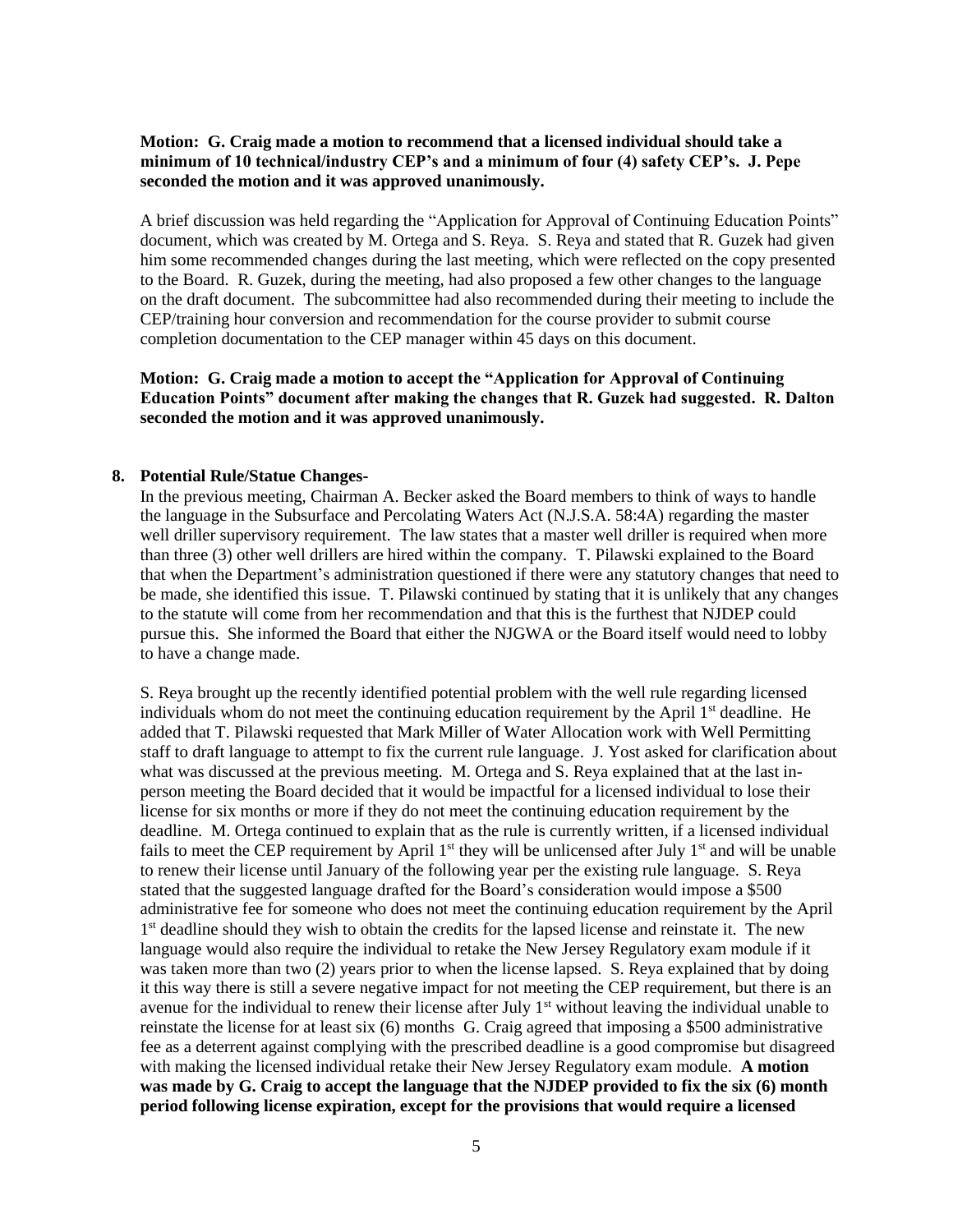**individual to retake their New Jersey Regulatory exam module. J. Yost seconded the motion and the Board unanimously approved the motion.**

**9. Enforcement Activities and Field Work-**

# **J. Altieri presented the following summary of enforcement activity since the Board's last meeting:**

**Field Inspections – July 19, 2018 thru September 13, 2018 - 9 total**

- Investigated incident of suspected unlicensed, unpermitted well construction triggered phone complaint logged by licensed well driller from the field. No drilling activity noted at time of inspection. -Spring Lake, Monmouth County
- Witnessed successful decommissioning of improperly constructed domestic well by drilling out to original drilled depth of 375 feet (Lumberton Twp., Burlington County). Bureau coordinating with enforcement to determine if situation warrants higher level enforcement action.
- Witnessed successful decommissioning and reconstruction of unpermitted irrigation well as partial resolution of enforcement action (Brick Twp., Ocean County). Bureau coordinating with enforcement to determine if situation warrants higher level enforcement action.
- Site inspection for permitted wells that may be abandoned-Successful location of well on site (Lakewood Twp., Ocean County).

# **New Investigation-Homeowner complaint filed August 3, 2018**

- Issue: unsatisfactory and nonfunctioning well issue-Two (2) domestic PVC wells construction in Elk Twp., Gloucester County for same property owner. First well drilled 2012, having water quality issues but usable. Second well drilled 6/27/2018 but producing sand and silt.
	- o Alleged Violations: Second well started before permit approval date, improper grouting of borehole and well construction related to well not pumping water free of sand/silt.
	- o Enforcement Action-Site visit to confirm improper well construction on August 3, 2018, letters sent to order well to be decommissioned under staff supervision, notices of noncompliance issued to unlicensed individual, licensed well driller of record and company for aiding and abetting. Staff to witness potential decommissioning of well, penalties pending if appropriate. Bureau coordinating with enforcement to determine if situation warrants higher level enforcement action.

# **New Enforcement initiatives**

• Well Permitting Section has added "Conditions to notify" requirements to 18 new well drilling permits since July 2018 to September 13, 2018. Drillers have been responding favorably to the new requirement. This requires contractors to notify the Bureau in writing prior to drilling which allows for inspection and oversight of well installations.

# **10. Well Permitting Program Updates-**

G. Poppe presented M. Stoop with a certificate of appreciation from the Board for her service to both the Board and the Department. M. Stoop will be retiring at the end of September after assisting the Board for the last six (6) years.

T. Pilawski informed the Board that Kimyata Glover, from the New Jersey Geological and Water Survey will be filling in temporarily for M. Stoop until a permanent replacement can be found and thanked her for assisting the program.